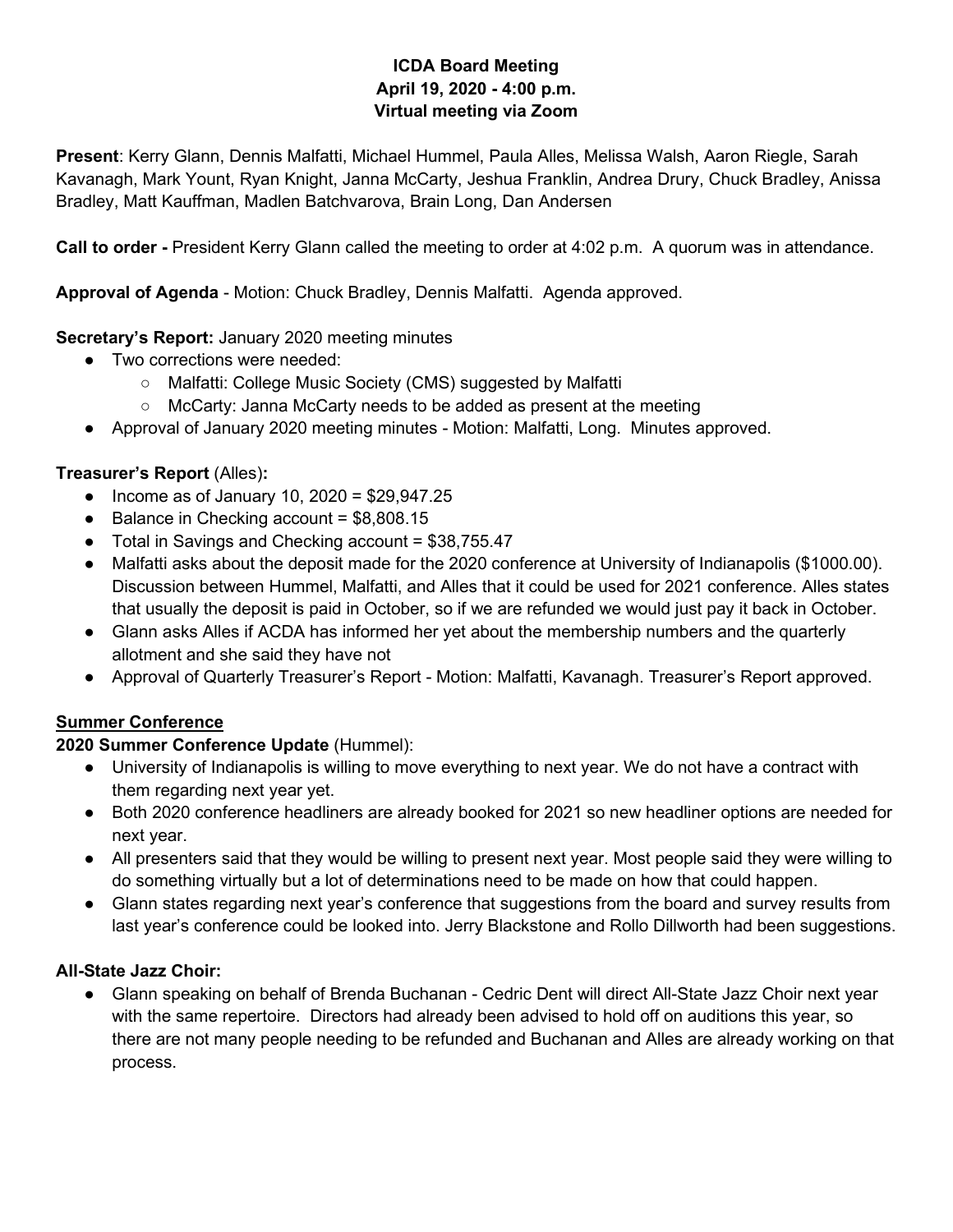#### **Conference Replacement Options Discussion:**

- Yount suggests getting the lists that would have been used for reading session music for directors to peruse on their own. Hummel agrees that asking R&R coordinators to put the lists together and links to recordings would be useful.
- Bradley suggests Tesfa [Wondemagegnehu] and Jeffery Redding as possibilities to present over the summer.
- Glann brings up the issue of whether to charge for the virtual summer conference ideas. Using out-of state clinicians would likely involve charging for attenders.
- Kavanagh suggests perusal videos through publishers online
- Malfatti asks whether the next *Notations* will be electronic and suggests that it could include these repertoire lists. Bradley states that it will be an electronic *Notations,* which saves money and is faster to produce. Hummel says that each R&R coordinator could send in a list and also write something about the pieces.
- Malfatti suggests a forum in *Notations* in which people submit articles discussing contingencies planning for the possible changes in the fall semester. Glann follows with the idea of possibly having a round-table virtual discussion of what people have already done this semester. Malfatti says that maybe it could be a few paragraphs in the digital *Notations*. Knight states that something like this collection of ideas occurred at his school through a Google Form, easier for people to complete on their own time. Discussion ensues regarding a possible form or document that could be edited and viewed on an ongoing basis.
- Long states that a webinar could be recorded and then be shared. The difficulty will be who is managing all of this.
- Drury suggests the need to focus on a few specific topics.
- Hummel states having one person presenting is more successful. Headliners both said they would be willing to do something virtually. Walsh asks about possible fees for them presenting virtually. Glann asks Hummel to find out what would be a reasonable fee for the presenters.
- Glann proposes putting together an ad hoc task force to work on these virtual ideas. Glann will take care of the reading session list with the R&R chairs.
- Yount asks about the reimbursement of people who have already paid for the 2020 conference. Alles states that she was waiting to know if the possible virtual offering would have a fee. Glann and Hummel both state that whatever is offered virtually should be free. Hummel also states that it is unknown how many people will take advantage of a virtual offering since camaraderie in singing together live and attending sessions are primary reasons that people attend the summer conference. People may be more likely to participate in a session if it is available at their own time and convenience.
- Glann states that we may reach people that normally would not be involved.
- Alles will issue refund checks to those who have already registered for the conference.
- Walsh will shut down the registration page.
- Hummel will lead the ad hoc task force for the ideas of a virtual offering.

#### **Board Statement**

- Glann reads the statement from the board regarding the cancellation of the 2020 summer conference
- Hummel suggests adding the dates for 2021 summer conference: June 28-30, 2021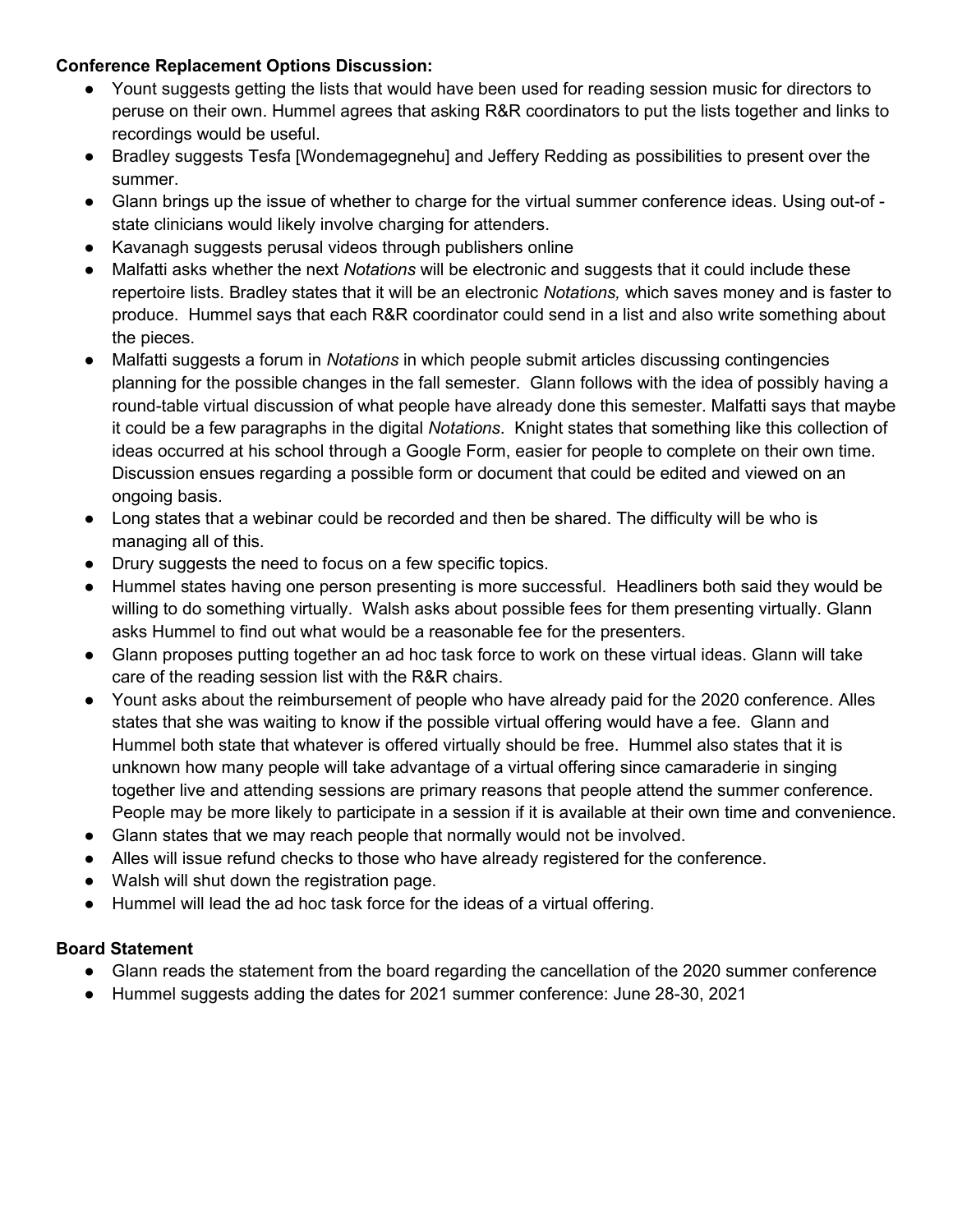# **Executive Committee, Ex-Officio, and At-Large Reports**

#### **Regional Conference Report** (Glann)

- Report on Regional Conference in Milwaukee Dan Andersen gave a presentation. Also, Glann saw a presentation by DiOrio on commissioning composers. Ball State Chamber Choir performed. Bill Neiderer was honored with Stace Stegman Achievement Award for Central Division
- Discussion with Mary Evers regarding the region and conference. No final decisions have been made regarding the next round of conferences.

#### **2020 Election Results and 2021 Elections** (Malfatti)

- Alles was elected as Treasurer, which is a 4-year term
- The proposal to remove the role of Membership Coordinator passed.
- Malfatti will send the revised Rules of Governance to the webmaster and to Glann.
- Even number district chair terms are up. Representatives should contact Malfatti to inform him if they would like to continue. If not, it is helpful to offer suggestions for a new representative from the district.
- President Elect and Secretary will be up for election next year. Malfatti will chair a nominating committee for those positions and asks for ideas to be shared of people who are qualified and interested in the positions.

## **All-State Choir** (Anissa Bradley)

- Bradley points out in the budget from 2020 that there is money (approximately \$4,000.00) missing from an area chair so the reported profit from that year is not accurate. Glann states that he has also followed up with that area chair. Malfatti recalls that a similar problem occurred two years ago and the board agreed then that students could not participate who had not been paid for. Glann says that it seems the hold-up had been connected to how the school handles the payment. Hummel says to remind them that students cannot audition again until they have paid their past fee
- Motion to approve the All-State Choir Budget: Andersen, Hummel. Budget approved.

#### *Notations* (Chuck Bradley)

- Articles still needed for the upcoming newsletter include President, Treasurer, Editor (himself), and All-State Choir Coordinator.
- $\bullet$  May 15 is decided as the new deadline, which will also include the R & R lists.
- Malfatti says he will also send a couple of sentences about the election result

#### **IMEA Liaison** (Hummel)

- Jake Narverud and Jim Papoulis will be at the winter conference.
- Choral submissions for honor groups are due at the end of April and then Hummel will be making recommendations for groups to participate.

#### **Upcoming Board Meeting**

- The next meeting is tentatively held as Sunday, June 28, 2020 as a virtual meeting
- The treasurer's report for the fiscal year and the new budget will need to be approved at that meeting.

# **Old Business**

# **IMEA Reading Session music** (Glann)

- J.W. Pepper is requiring either a \$3.00 fee per reading session packet or all of IMEA committing to all All-State ensembles to use Pepper as the music provider.
- Glann, Scott Bradford, Dan Andersen, and David Stone spoke with Lane Velayo Velayo is contacting Dave's Music Den to see if they would like to offer a counter-proposal. This is also to avoid